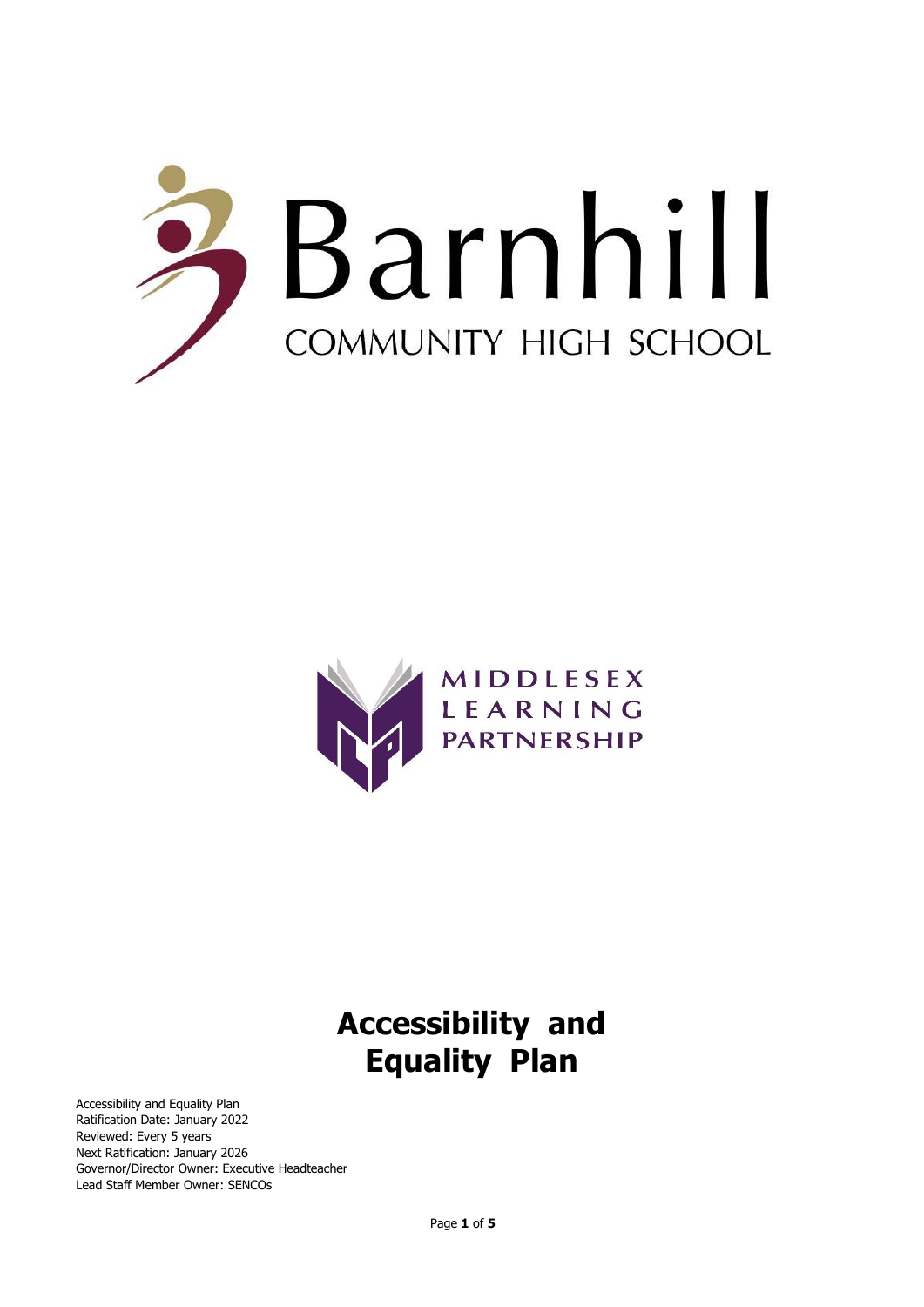#### **Introduction**

This combined Race, Disability and Gender Equality Scheme applies to the whole Trust community and is designed to outline:

- An overview of Middlesex Learning Partnership's vision, values and key priorities
- **Our Diversity Statement**
- Our responsibilities as a Trust in terms of race, disability and gender
- An overview of recent actions
- Our Race, Disability and Gender Equality Schemes and Action Plans

#### **Middlesex Learning Partnership's Vision, Values and Key Priorities**

## **Our Vision**

A forward looking and inclusive Trust where all are inspired to maximise their talents and develop their personal qualities, so that they can lead a fulfilling role and contribute to society in our rapidly changing world.

## **Our Values**

- Respect each individual
- Challenge all to inspire
- Support everyone's achievement
- Foster leadership and creativity
- Encourage all to be honest, reflective and open to change

#### **Our Diversity Statement**

In MLP we know and welcome every individual. Our aim is for their time at school to be successful and enjoyable and to ensure that everyone feels valued. Therefore we are committed to being an inclusive Trust which recognises that it is enriched by the diversity of our school communities. We aim to develop an ethos "The MLP Way" where all people feel valued and treated with respect and are able to participate fully in school life.

We will take steps to remove barriers and promote diversity equality in all areas of school life.

#### **Our Responsibilities as a Trust**

#### **1. Our Race Equality Duty**

The Race Relations (Amendment) Act 2000 requires us to aim to:

- Eliminate unlawful racial discrimination
- Promote equality of opportunity
- Promote good relations between people of different racial groups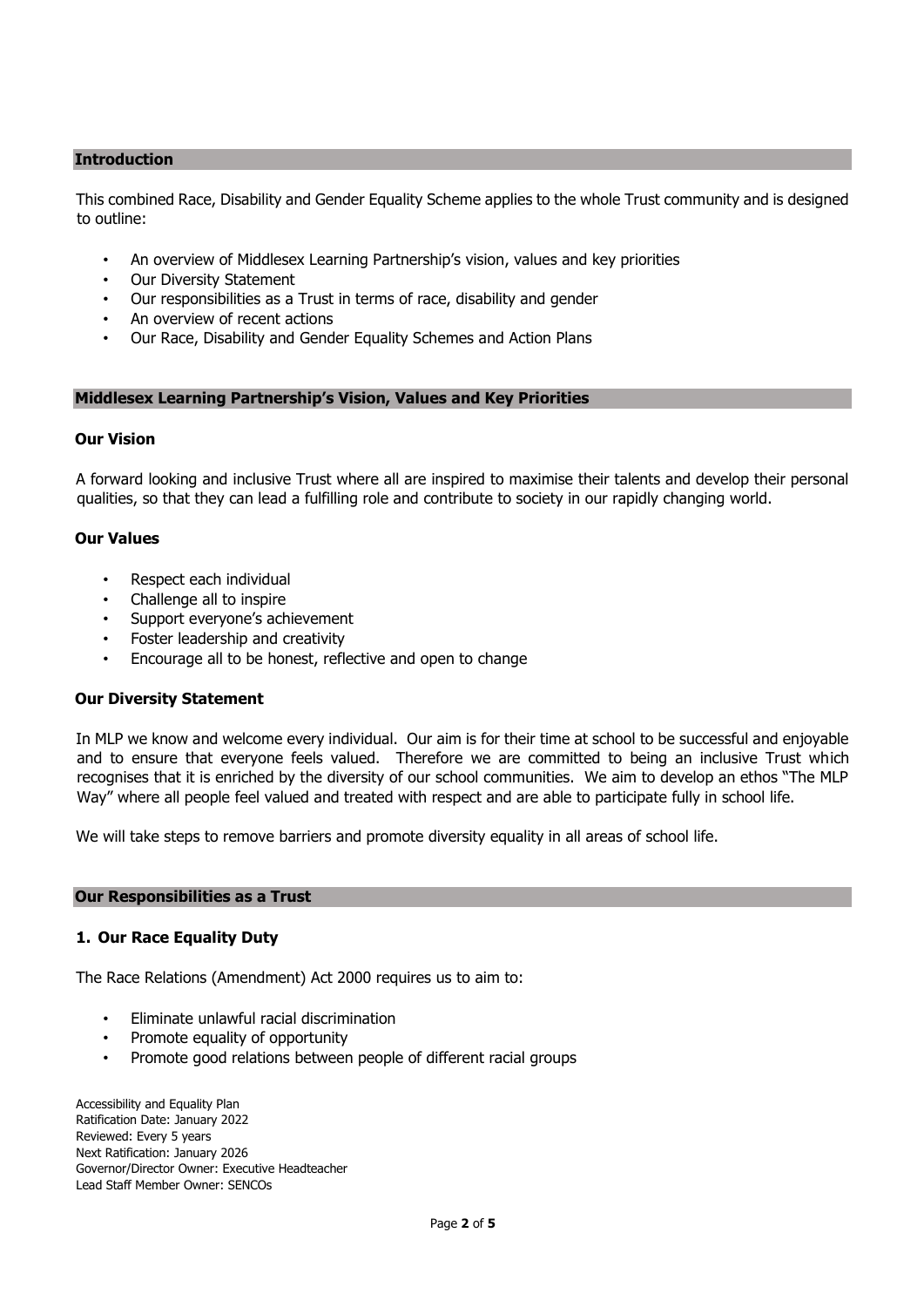Racial discrimination will not be tolerated at Middlesex Learning Partnership and we will seek to promote actively race equality and good race relations.

# **2. Our Disability Equality Duty**

The Disability Discrimination Act 2005 (DDA) places a general and specific duty to promote disability equality. The duty is all about including equality for disabled people into the ethos of the school. Within the duty there is a shift from focussing on individualised responses to specific disabled people, to considering disability equality from the outset.

## **Definition of Disability**

The Disability Discrimination Act 2005 (DDA) defines disability as a physical or mental impairment that has a substantial and long-term adverse effect on his or her ability to carry out normal day to day activities. A "long term adverse effect" is one that has lasted, or is expected to last, at least 12 months, or is likely to become permanent.

A physical or mental impairment will be taken to affect a person's ability to carry out normal day to day activities if it affects:

- **Mobility**
- Manual dexterity
- Physical coordination
- **Continence**
- Ability to lift, carry or move everyday objects
- Speech, hearing or eyesight
- Memory or ability to concentrate, learn or understand
- Perception of the risk of physical danger
- A severe disfigurement may also qualify as a disability

# **The Duty**

The Disability Discrimination Act 2005 (DDA) places a general duty on schools to have due regard for the following when carrying out their functions:

- Promoting equality of opportunity between disabled people and able bodied
- Eliminating discrimination that is unlawful under the DDA
- Eliminating harassment of disabled people that is related to their disability
- Promoting positive attitudes towards disabled people
- Encouraging participation in public life by disabled people
- Taking steps to meet disabled people's needs, even if this requires more favourable treatment

The specific duty requires us to consult representatives from the school's disabled community to decide the priorities of our Disability Equality Scheme, to create an Action Plan to make things happen and to monitor, review and publish the progress of the action plan.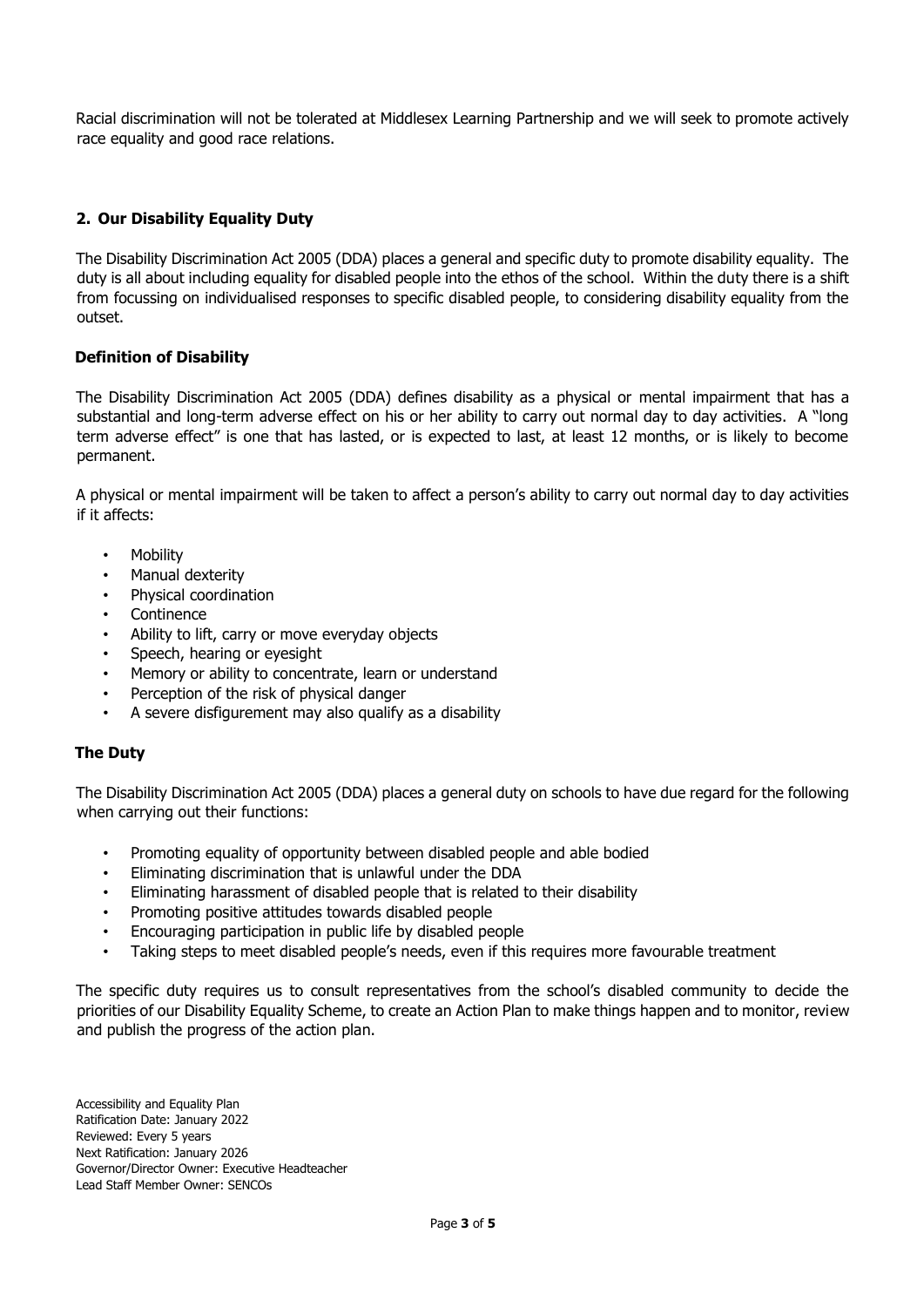# **3. The Gender and Equality Duty**

The Equality Act 2006 was introduced to ensure people are treated fairly and equally. The Gender Equality Duty places a general duty on the school to eliminate unlawful discrimination and harassment on the grounds of gender and to promote equality of opportunity irrespective of gender.

## **4. Action Plan**

This action plan sets out the aims of our accessibility plan in accordance with the Equality Act 2010.

| Aim                                                                     | <b>Current good practice</b><br>Includes established practice and<br>practice under development                                                                                                                                                                                                                                                                                                                                                                                                                                                                           | <b>Actions to be taken</b>                             | <b>Person</b><br>responsible |
|-------------------------------------------------------------------------|---------------------------------------------------------------------------------------------------------------------------------------------------------------------------------------------------------------------------------------------------------------------------------------------------------------------------------------------------------------------------------------------------------------------------------------------------------------------------------------------------------------------------------------------------------------------------|--------------------------------------------------------|------------------------------|
| Increase access to<br>the curriculum for<br>pupils with a<br>disability | Our schools offer a differentiated<br>curriculum for all pupils<br>We use resources tailored to the needs<br>of pupils who require support to<br>access the curriculum<br>Curriculum resources include examples<br>of people with disabilities<br>Curriculum progress is tracked for all<br>pupils, including those with SEND<br>Targets are set effectively and are<br>appropriate for pupils with additional<br>needs<br>The curriculum is reviewed to ensure it<br>meets the needs of all pupils. All<br>schools in the Trust aim to deliver<br>quality first teaching | Regularly audit curriculum<br>provision for compliance | <b>SENCO</b>                 |